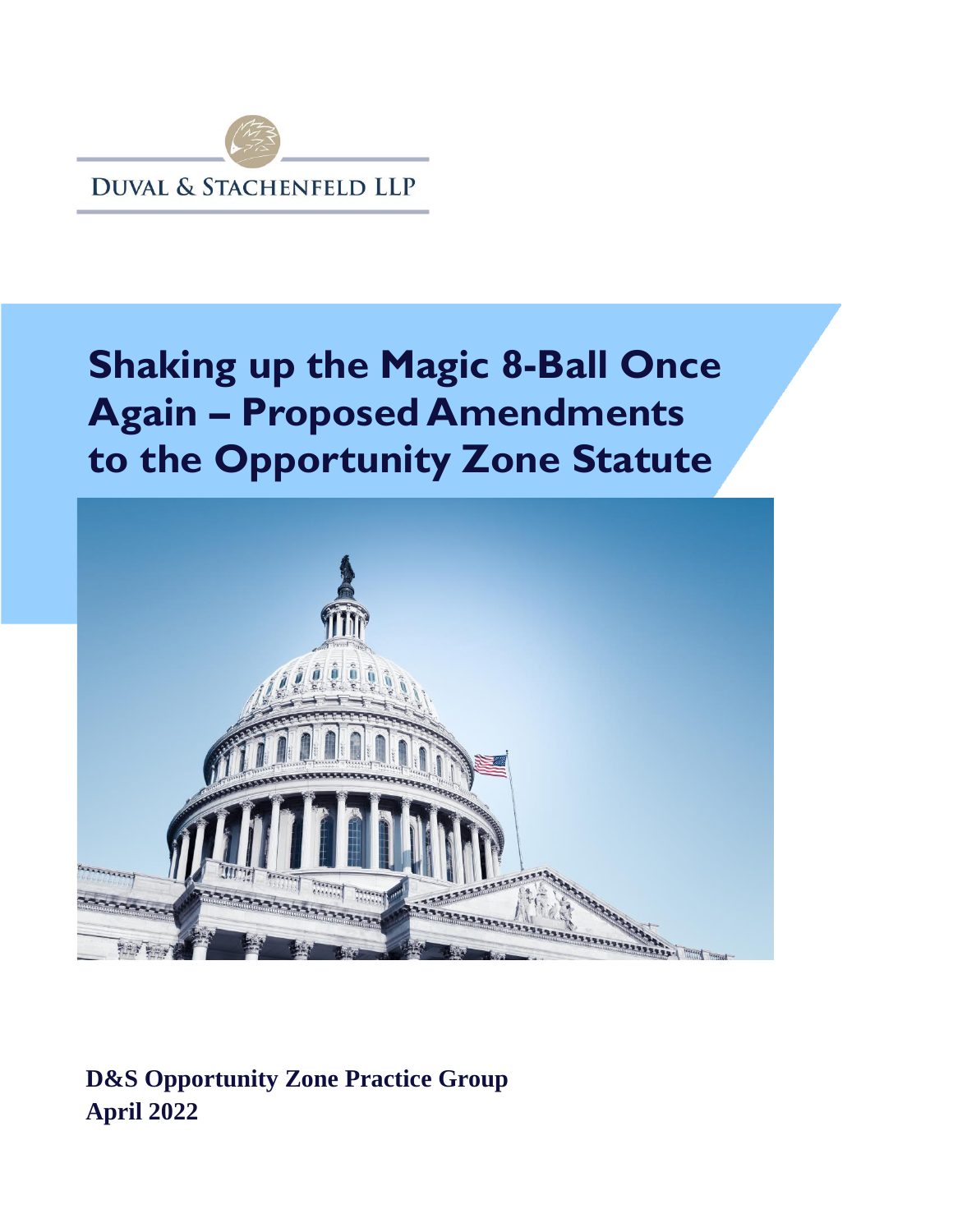# **Proposed Amendments to the Opportunity Zone Statute**

A bipartisan and bicameral (yes, you heard that correctly) bill has been introduced in Congress to reform and improve the Opportunity Zone program (the "OZ Program"). The Opportunity Zones Transparency, Extension, and Improvement Act (the "Bill") would enact a number of statutory changes to the OZ Program, and overall the Bill has more carrots than sticks, so it is welcome news in the Land of OZ.

The Bill has a number of hurdles to clear before becoming law, and its passage is uncertain at this point despite its bipartisan support. Two of the big ticket changes include the early sunset of certain high income Opportunity Zones and the extension (and revival) of certain tax incentives. These are discussed below, along with a summary of the other proposed changes.

### **Early Sunset of Non-Impoverished Opportunity Zones and Creating New Opportunity Zones**

Because the original designation of Opportunity Zones was based on census data that was almost 10 years old (the 2018 designation process used data from the 2010 census), some census tracts that were designated as Opportunity Zones were viewed by many as not within the spirit of the OZ Program, despite meeting the technical qualifications. This concern has fueled a fair amount of criticism, since investors in those Opportunity Zones are receiving the OZ Program tax incentives for investing in areas that were seen as not particularly impoverished. Therefore, the Bill would sunset a small percentage of Opportunity Zone designations for tracts with a median family income at or above 130 percent of the national median family income, with certain exceptions. However, states would be able to designate a new tract in high-need communities for every tract that loses its designation.

The timelines in the Bill will be important to keep in mind if the Bill passes, since certain projects and businesses in the disqualified Opportunity Zones can be grandfathered in. The Treasury Department will have to publish an initial list of disqualified Opportunity Zones within a year of the enactment of the Bill, and the list must be finalized within 105 days of the publication of the initial list. The disqualified census tracts would lose Opportunity Zone status 30 days after the final list is published.

Certain existing investments in disqualified Opportunity Zone tracts could continue to operate as if the Opportunity Zone designation were still effective as long as the investment is a qualified pre-existing trade or business. A trade or business of a QOF or QOZB is a qualified pre-existing trade or business if (i) before the Bill is passed, the business files a registration statement with the SEC, prepares an offering memorandum, or prepares a similar disclosure document that discloses the intent of the business to invest in the disqualified census tract; (ii) before the disqualified census tract is included either on the initial or final list published by the Treasury Department, the business enters into a binding agreement to make an investment of more than \$250,000 in the tract; or (iii) the Secretary of the Treasury determines that the business relied on the census tract's Opportunity Zone designation and will suffer a loss as a result of its disqualification. This is intended to protect early-stage projects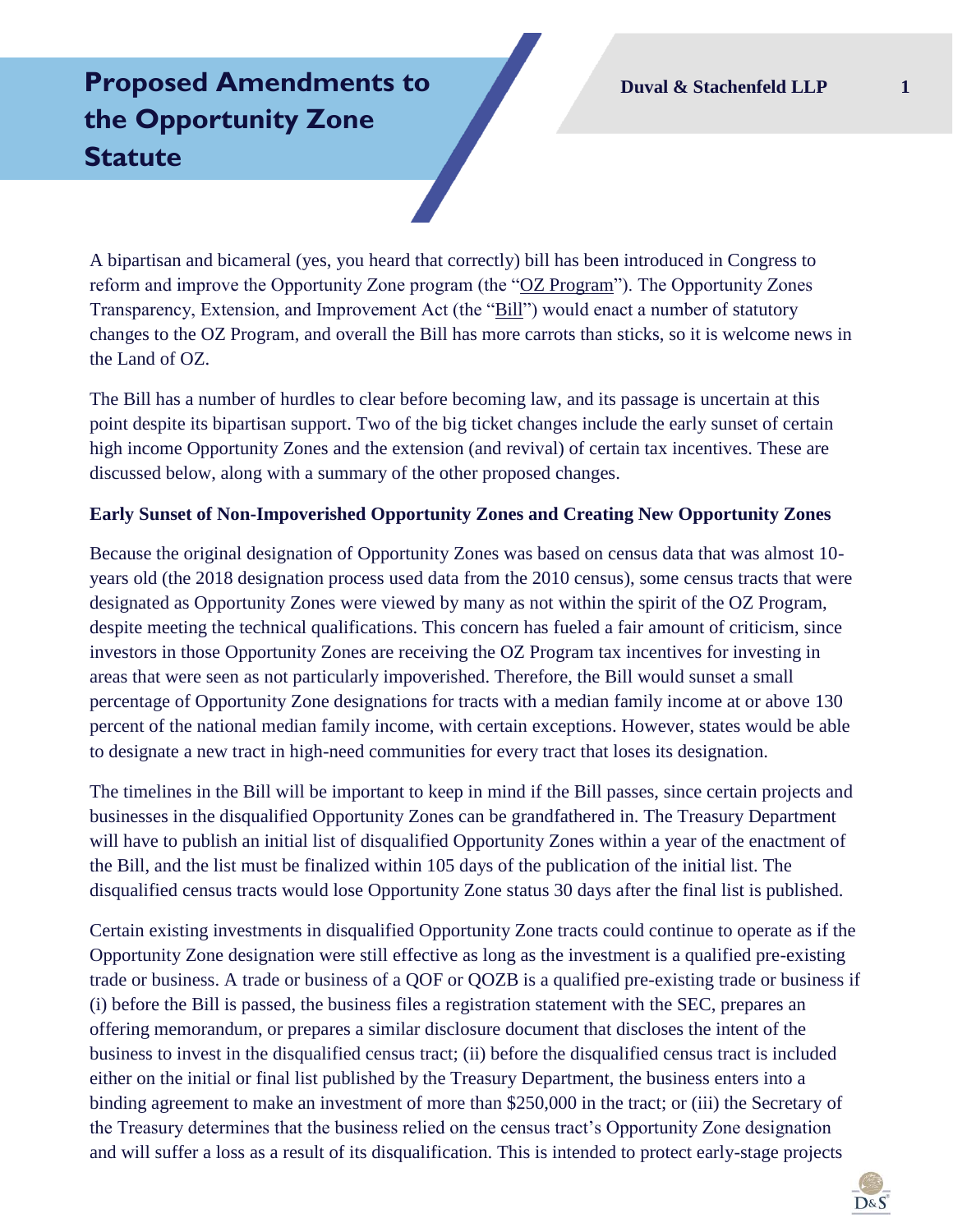or businesses that relied on the original Opportunity Zone designation, which is important for start-up businesses or significant real estate development projects that might take months (or years) to complete. However, QOFs and QOZBs may not undertake new projects or enter into new trade or businesses in any disqualified tracts.

## **Extension of Deferral Period**

The Bill extends the end of the gain deferral period from December 31, 2026 to December 31, 2028. This would provide an additional 2-year period to defer gain recognition. The rationale of the Bill's sponsors is that it took the Treasury Department nearly two years to issue final regulations on Opportunity Zones, so they propose to extend the policy by an equal amount of time, which is especially important with the economy in recovery from the impact of COVID-19.

Notably, the proposed legislation does *not* extend the window for investors to invest into a QOF. Taxpayers would still only be able to elect to defer capital gain recognized from a sale or exchange on or before December 31, 2026. It is not clear if this was an oversight, but as drafted the 2-year extension applies only to the deferral period.

The Bill would also revive both of the previously expired basis step-up incentives for investors. Under the 5-year benefit, investors get a 10% basis step-up (which means a complete elimination of 10% of the initial deferred gain) if they are invested in a QOF for at least 5 years prior to the end of the deferral period. Under the original legislation, investors needed to be invested in a QOF by December 31, 2021 to be eligible for the 5-year benefit. If the extended deferral period is December 31, 2028, investors would be eligible for the 5-year basis step-up as long as they are invested in a QOF by December 31, 2023.

Another carrot in the Bill is the modification of the prior 7-year benefit, which provided investors with an additional 5% basis step-up (for a total of 15%, so a complete elimination of 15% of the initial deferred gain) if they invested in a QOF at least 7 years prior to the end of the deferral period. Under the original legislation, investors needed to be invested in a QOF by December 31, 2019 to be eligible for the 7-year benefit. The Bill would change the 7-year benefit to a 6-year benefit, so with an extended deferral period until December 31, 2028, investors would be eligible for the 15% basis stepup if they are invested in a QOF by December 31, 2022.

These changes would apply to both existing and new QOF investors. There would be no change to the benefit that excludes from tax gains on QOF investments held for 10 years.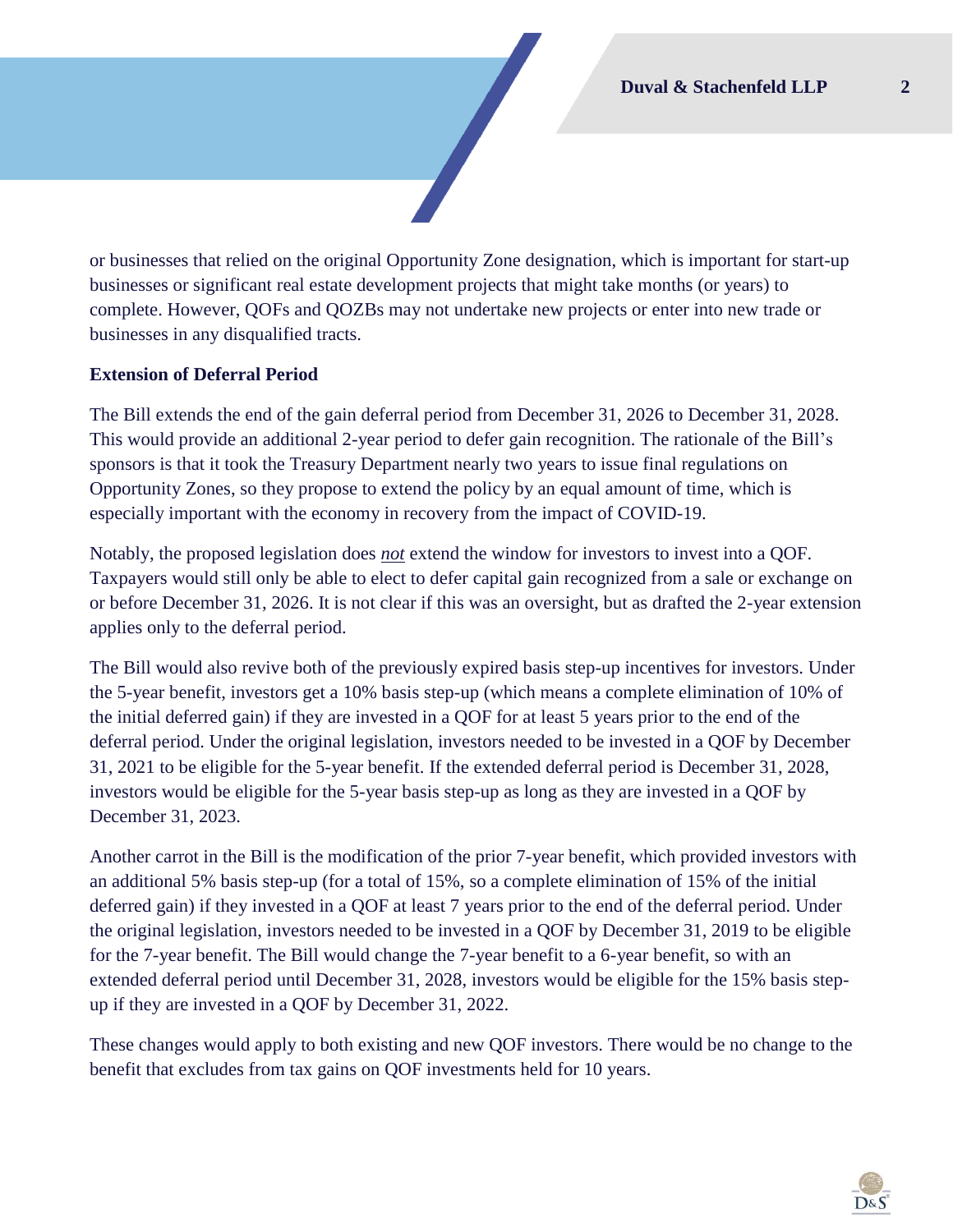### **Other Notable Changes**

- **Reinstate and expand reporting requirements**: The Bill would reinstate reporting requirements that were taken out in the 2017 tax reform process, and expand on those requirements. Those of us in the Land of OZ have been asking for a robust reporting mechanism since the initial passage of the OZ Program, since more data will promote transparency, ensure the OZ Program is operating as intended, and allow for the tracking of long-term outcomes in designated communities.
- **Penalties for noncompliance**: A new penalty regime would apply to QOFs, QOZBs and investors who fail to comply with the new suite of reporting requirements.
- **Fund-of-fund investments**: The Bill would allow QOFs to be organized as a "fund of funds" that invest in other QOFs.
- **Brownfields areas**: Under the Bill, certain unpopulated industrial brownfields sites could be designated as Opportunity Zones.

#### **What Happens Next?**

It is too soon to say how likely this Bill is to become law. We are in a midterm election year, President Biden is trying to revive his domestic agenda before the calendar gets too close to November, and despite the bipartisan sponsorship of the Bill, the OZ Program still has some vocal opponents.

The Magic 8-Ball has a few possibilities though.

- "**Outlook good**" If President Biden is able to push through even part of his recently rereleased policy proposals, the Bill could get tacked onto another piece of legislation and end up on his desk for signature.
- "**Don't count on it**" Even if some legislation does work its way through Congress in the next few months, there are a lot of eyes on the current legislative proposals and we would expect a more robust review of the Bill than the original legislation for the OZ Program (which was included in the very rushed Tax Reform process at the end of 2017).
- "Reply hazy, try again" Remember that the original OZ Program legislation was also drafted and sponsored with bipartisan support, so it has the ability to be a unifying program across the aisle. We may see a pullback of some carrots in the Bill if it can get that far, and the proposed reporting requirements should help to address a longstanding concern.